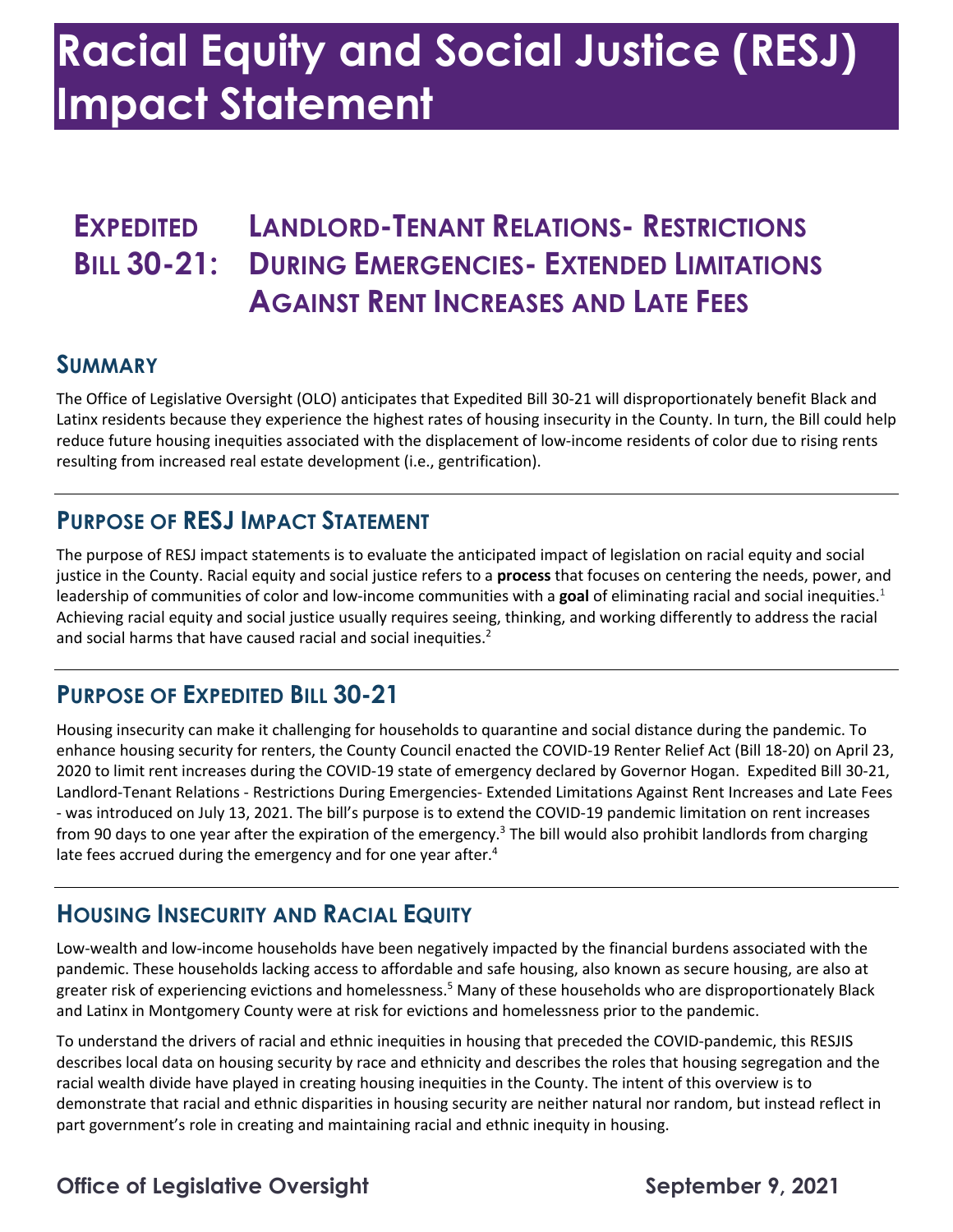**Data on Housing Insecurity.** Local data on three metrics of housing insecurity - rent-burdened households, rental County are especially housing insecure. More specifically, in Montgomery County: assistance during the pandemic, and homelessness - demonstrate that Black and Latinx households in Montgomery

- • Among renter households in 2019, rent-burden (expending 30 percent or more of income on rent) was experienced among 66 percent of Latinx renters and 60 percent of Black renters compared to 40 percent of White renters and 33 percent of Asian renters. 6
- • Among COVID Relief Rental Program clients (approved as of April 4, 2021), 43 percent were Black and 37 percent were Latinx while 9 percent were White and 3 percent were Asian or Pacific Islander.<sup>7</sup>
- • Among single adults experiencing homelessness in 2020, 60 percent were Black, 30 percent were White, 17 percent were Latinx, and 5 percent were Asian and Pacific Islanders.<sup>8</sup>
- • Among families experiencing homelessness in 2020, 78 percent were Black, 15 percent were White, 9 percent were Latinx, and 2 percent were Asian.<sup>9</sup>

 Data on homeownership also demonstrates housing inequities by race and ethnicity where 75 percent of White and Asian households in Montgomery County resided in owner-occupied units in 2019 compared to 50 percent of Latinx and Native American households and 42 percent of Black households.<sup>10</sup>

 **Racial Segregation in Housing.** Segregation by race and ethnicity characterizes the housing market in Montgomery County where White residents are concentrated in the most affluent communities. More specifically, in 2015: $^{11}$ 

- • White residents accounted for 47 percent of County residents but comprised 72 percent of District 1 residents (Chevy Chase, Bethesda, and Potomac) where a near majority of households (47 percent) had annual incomes exceeding \$200,000 and 13 percent of households had annual incomes less than \$75,000.
- • Asian residents accounted for 15 percent of County residents but comprised 19 percent of District 3 residents (Rockville and Gaithersburg) where a fifth of households (21 percent) had annual incomes exceeding \$200,000 compared to a third of households that had annual incomes less than \$75,000.
- • Black residents accounted for 18 percent of County residents but comprised 32 percent of District 5 residents (Takoma Park, Silver Spring and Burtonsville) where less than a fifth of households had annual incomes exceeding \$200,000 compared to 40 percent of households that had annual incomes less than \$75,000.
- • Latinx residents accounted for 18 percent of County residents but comprised 26 percent of District 4 residents (Wheaton and Olney) where a sixth of households had annual incomes exceeding \$200,000 compared to a third of households that had annual incomes less than \$75,000.

 of households that had annual incomes less than \$75,000. While some attribute segregation in the housing market to personal preferences and differences in household income and educational attainment by race and ethnicity, these explanations often ignore the role of systemic discrimination as drivers of preferences, income, educational attainment, and housing segregation [itself.](https://itself.12)<sup>12</sup> Moreover, defining housing segregation as a function of personal preferences ignores the role of government in creating segregated housing.

 The role of government in creating and sustaining housing segregation begins with the origins of the nation. Slavery, sharecropping, Jim Crow laws, and the Homestead Act were government policies designed to build wealth among White residents by extracting resources from people of color. Government policies reinforcing housing segregation continued with the New Deal as the Federal Housing Administration (FHA) provided government subsidized financing to White residents and developers to purchase or build homes in White-only enclaves.<sup>13</sup> As noted by Oliver and Shapiro:

#### **Office of Legislative Oversight** 2 **September 9, 2021**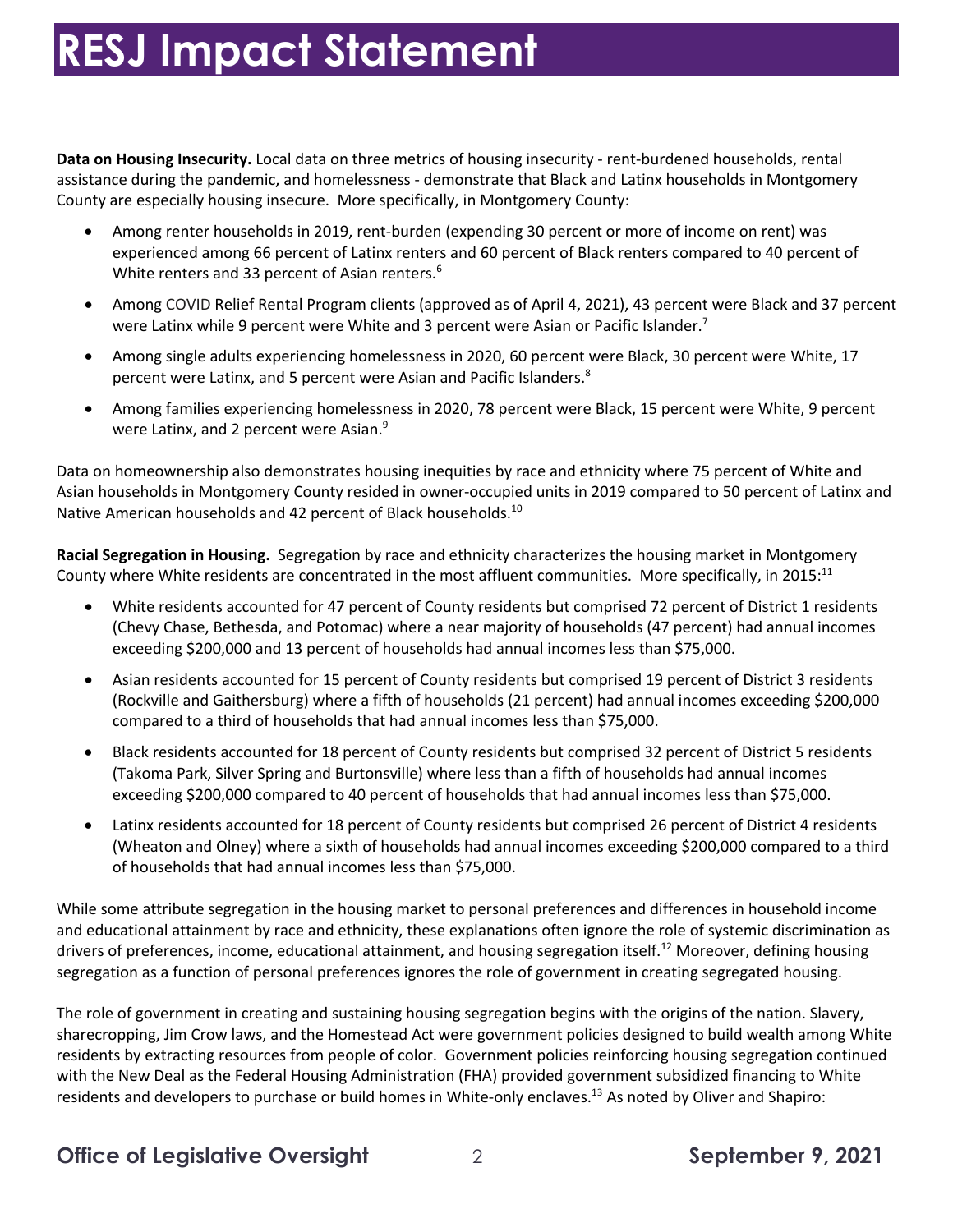off from sources of new investment, their homes and communities deteriorated and lost value in comparison to those homes and communities that FHA appraisers deemed desirable."<sup>14</sup> "African Americans who desired and were able to afford homeownership found themselves consigned to central-city communities where their investments were affected by the "self-fulfilling proficiencies" of the FHA appraisers: cut

 Accompanying these benefits for White homeowners and communities were racial covenants attached to residential property and redlining of neighborhoods predominantly occupied by people of color.<sup>15</sup> Between 1902 and 1948, for example, Silver Spring enacted more than 50 racially restrictive covenants that prohibited the owning or renting "the whole or any part of any dwelling or structure thereon, to any person of African descent."<sup>16</sup> Further, Colonel Edward Brook Lee attached racially restrictive covenants to all of his suburban properties in Montgomery County.<sup>17</sup> The GI Bill was also implemented in racially exclusionary ways that denied Black veterans' loans and reinforced [segregation.](https://segregation.18)<sup>18</sup>

 Collectively, taxation, housing, and transportation policy lead to the suburbanization of America, enabling 35 million White families to purchase homes in the suburbs but restricting Black families to central cities between 1933 and 1978.<sup>19</sup> Prior to the Fair Housing Act of 1968, affordable government-backed mortgages created a platform for wealth in White neighborhoods while only two percent of these secured mortgages were issued to Black applicants.<sup>20</sup> And while the Fair Housing Act of 1968 eliminated racially explicit segregation in housing, the policies that built the segregated housing market "have never been remedied and their effects endure."<sup>21</sup>

 The suburbanization of the Washington Metropolitan region driven by White flight from Washington, D.C. drove the growth of Montgomery County. Housing segregation within Montgomery County also reflects the migration of **Black, Indigenous, and people of color** (BIPOC) families from D.C. to Prince George's County and the eastern parts of Montgomery County followed by White flight from those environs to the western parts of the County (e.g., Bethesda and Potomac). Moreover, given the value and investments made in greenlined areas, the value of segregated White housing increased exponentially compared to housing in mixed and predominantly Black areas that were undervalued and underinvested in due to redlining.<sup>22</sup>

subprime and other undesirable loans or denied loans),<sup>23</sup> racial and ethnic bias in the rental and real estate markets,<sup>24</sup> and the "implicitly racialized tax code" that favor asset holdings with lower tax rates over income earned, and mortgage holders over [renters.](https://renters.25)<sup>25</sup> Montgomery County's 2015 Analysis of the Impediments to Fair Housing Choice acknowledges that housing discrimination in the County on the basis of source of income also persists despite County law that makes such discrimination illegal.<sup>26</sup> Today, racial discrimination in housing continues with predatory lending practices targeted to communities of color (e.g.

 **The Racial Wealth Divide.** The racial wealth divide - the difference in wealth by race - is also a significant driver of disparities in housing security by race and ethnicity. Wealth refers to the difference between assets and obligations. Researchers generally note that the racial wealth divide reflects the cumulative impact of intergenerational transfers of resources and differential access to wealth-building opportunities over time by race and ethnicity. It takes wealth to build wealth – to invest in homes, education, new businesses and future generations.<sup>27</sup> Wealth also enables families to absorb the financial shocks of recessions, including the economic impact of the COVID-19 pandemic. Conversely, low-wealth households with low-incomes demonstrate the greatest risk for housing insecurity, evictions and homelessness.

 Available data demonstrates wide wealth gaps in the Washington Metropolitan region by race and ethnicity. Data compiled by the Urban Institute found that White households had more than 80 times the wealth of U.S. Born Black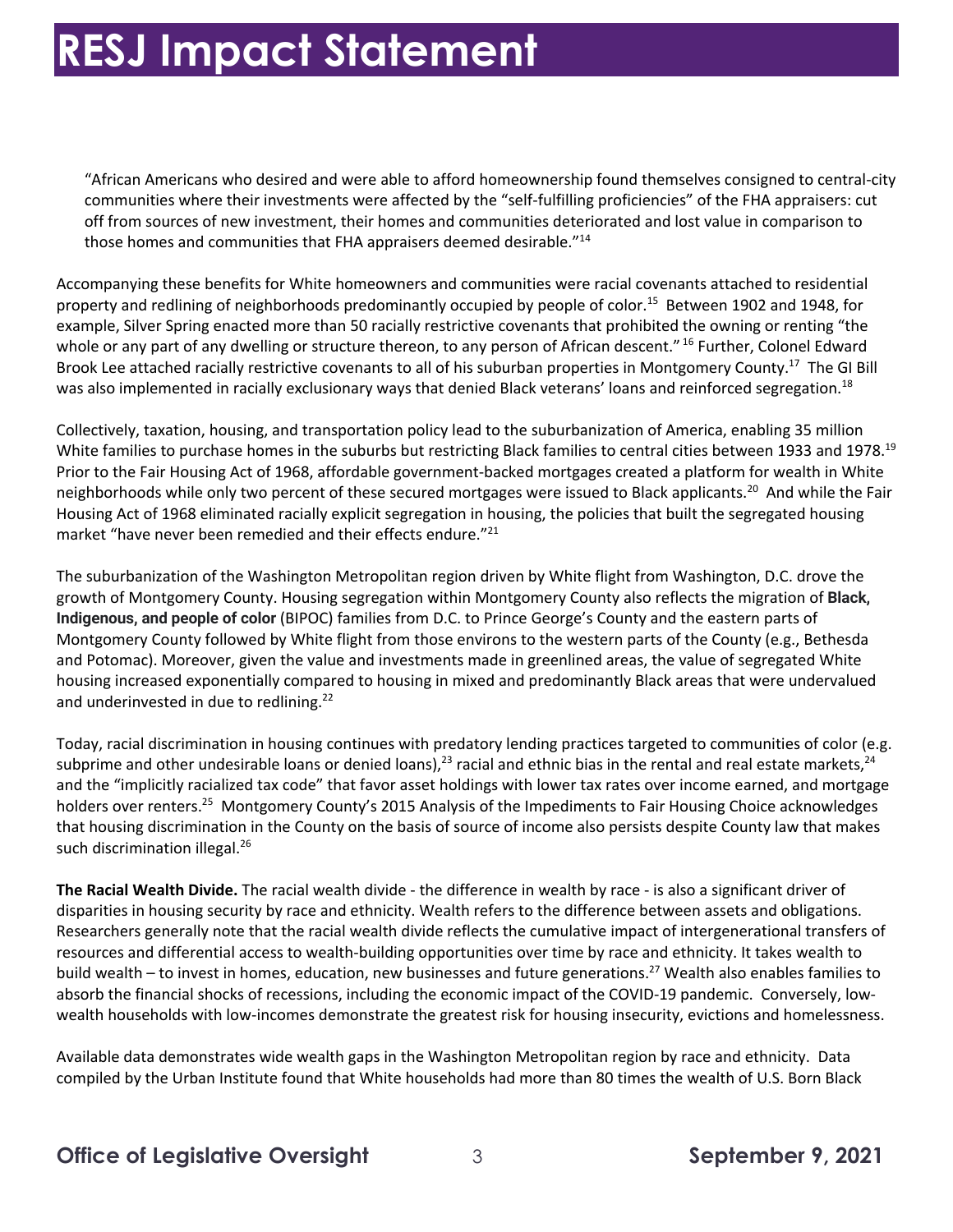households and 21 times the wealth of Latinx households in 2014. More specifically their survey of families in the District of Columbia region that included parts of Montgomery County found that:

- • White households had a median wealth of \$284,000 compared to \$13,000 for Latinos, \$3,500 for U.S.-born Black households, and \$3,000 for African-born Black households.
- • Chinese households had slightly less wealth than White households (\$220,000), although the difference was not statistically significant.
- • Korean (\$496,000), Vietnamese (\$423,000), and East Indian (\$573,000) households reported the highest amounts of median wealth, though they were not statistically significant.

 Racial discrimination created and perpetuated by government is at the root of the racial wealth divide. As noted by the Federal Reserve Bank of Boston:

 "(T)he practices and policies that laid the groundwork for and built the U.S. were explicitly designed to ensure an absolute accumulation of intergenerational wealth and concentrated power for White people, particularly men. A Indigenous … and (other) people of color produced a racialized economy that decimated these communities and intentionally barred survivors and descendants from building wealth, socioeconomic well-being and resilience."<sup>28</sup> legacy of land theft, slavery, racial segregation, disenfranchisement, and other exclusive policies against Black and

 Moreover, Oliver and Shapiro note that "historic wealth-amassing government policies" including the Homestead Acts, Federal Housing Act, and the GI Bill "facilitated property ownership, homeownership, business development, and education largely for Whites, why systematically excluding similar opportunities" for BIPOC. They find that the racial wealth gap is a "result of both this historic legacy and enduring contemporary racial discrimination."

 The Urban Institute's "The Color of Wealth in the Nation's Capital" provides an extensive history of the structural barriers in policies, Supreme Court rulings, government programs, and practices that created wealth for many White families and prevented or stripped wealth accumulation from Black families.<sup>29</sup> The barriers noted include:

- The failure to fully implement Reconstruction and provide land to Black people who had been held in bondage.
- Violent attacks on Black people and communities by White people, destroying individual and community assets.
- • Outlawing lucrative forms of entrepreneurship and skilled private sector jobs for Black people, and severely restricting employment of Black people in government jobs.
- • Requiring free Black people to pay taxes, but forbidding them to attend public schools, causing them to pay again to build and be educated in private schools.
- Using restricted racial covenants to prevent Black people from buying White-owned houses.
- Using redlining to limit loans to Black and mixed-race communities.
- • Using mass incarceration to disproportionately imprison and disenfranchise Black people and undermine asset accumulation for Black families and communities.
- Targeting Black people and neighborhoods with subprime loans, further stripping them of wealth.

 As BIPOC experienced barriers to asset accumulation, many White residents amassed generational wealth and power. For example, the Social Security Act of 1935 crafted a social safety net for White populations while eligibility criteria for these supports disproportionately hurt people of color by excluding farm and domestic workers, two-thirds of who were

#### **Office of Legislative Oversight** 4 **September 9, 2021**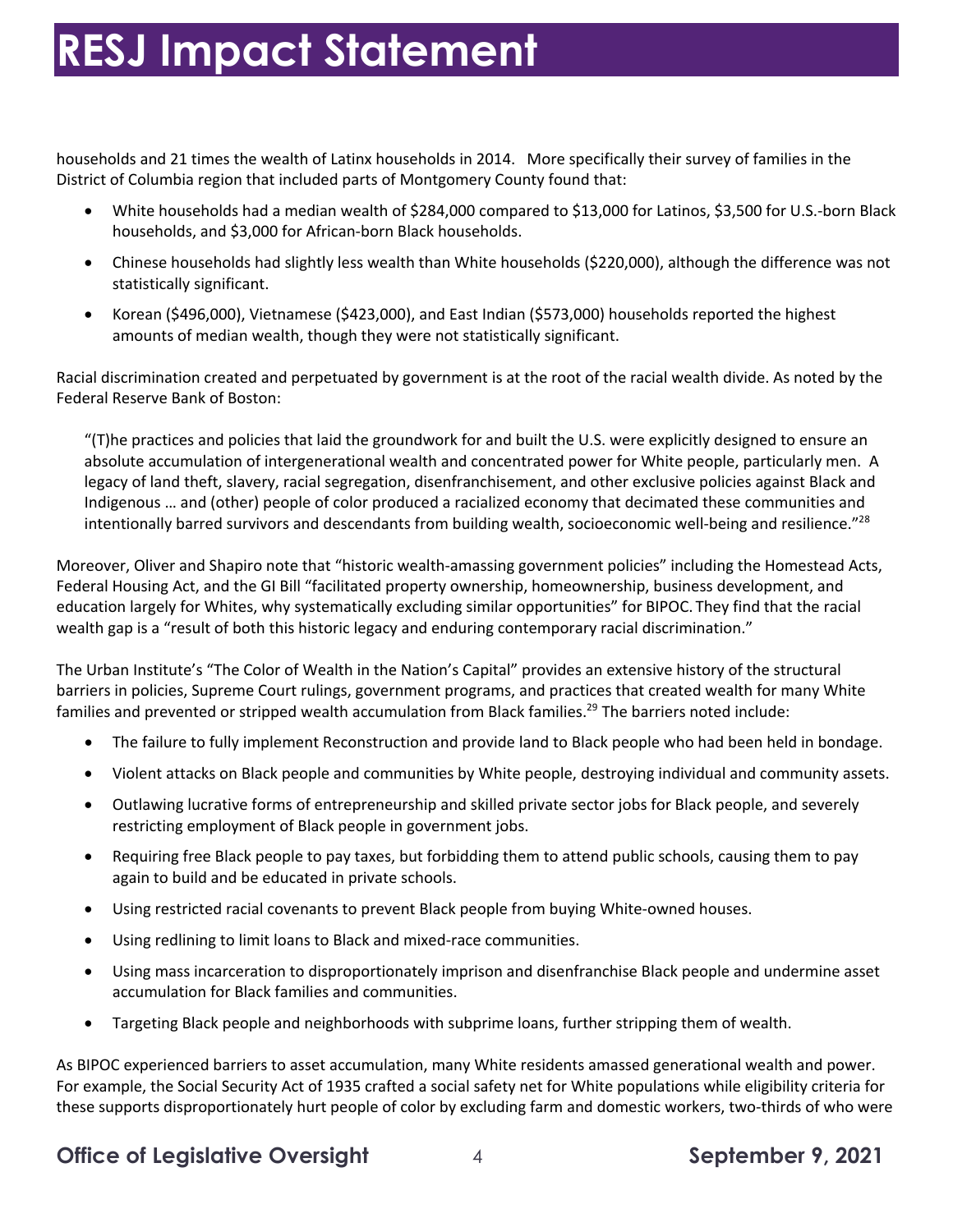BIPOC (i.e. Black, Mexican, or Asian). Researchers estimate that the exclusion from this part of the safety net cost Black people alone over \$143 billion.<sup>30</sup>

#### **ANTICIPATED RESJ IMPACTS**

 OLO anticipates that Expedited Bill 30-21 extending rent controls enacted at the beginning of the pandemic and limiting late fees will disproportionately benefit Black and Latinx residents because they experience the highest rates of housing families and households in need of rental assistance to avoid evictions. Black individuals and families are also over- represented among persons experiencing homelessness in the County. insecurity in the County. More specifically, Black and Latinx residents are over-represented among rent-burdened

 Overall, OLO anticipates that the bill could reduce the displacement of low-income residents of color resulting from rising rents in neighborhoods with increased real estate development. Displacement associated with the loss of affordable housing would exacerbate current housing inequities by race and ethnicity. Further, Bill 30-21 aligns with best practices recommended by the Eviction Lab at Princeton, the Urban Institute, and PolicyLink for reducing the risk of evictions among low-income households.<sup>31</sup>

#### **RECOMMENDED AMENDMENTS**

 The County's Racial Equity and Social Justice Act requires OLO to consider whether recommended amendments to bills aimed at narrowing racial and social inequities are warranted in developing [RESJIS.](https://RESJIS.32)<sup>32</sup> OLO finds that Expedited Bill 30-21 could narrow racial and ethnic inequities in housing security by reducing evictions associated with rising rents, particularly in response to increased development in affordable communities across the County (e.g. communities along the Purple Line).

 Should the Council desire to actualize more significant reductions in housing inequities via legislation, PolicyLink's Priorities for Advancing Racial Equity Through the American Rescue Plan offers the following recommendations for investing in "frontline, Covid-impacted, and disinvested communities" and for "preventing displacement and increased community ownership of land and housing" that could be considered as potential amendments to this bill:

- **Support projects that affirmatively further fair housing** by ensuring BIPOC residents have equitable access to low-poverty neighborhoods with community assets and also by investing in low-income communities. Strategies aimed at increasing access to low-poverty neighborhoods include inclusionary zoning and increasing the value of housing voucher payments in low-poverty neighborhoods. The County's Moderate Price Dwelling Unit Program aligns with recommended practices for promoting inclusionary zoning in low-poverty [communities.](https://communities.33)<sup>33</sup>
- **Maintain strong eviction moratoria for one year beyond the expiration of the pandemic and provide funding to eliminate rent debt** and support struggling landlords and nonprofit affordable housing providers. Best practices include pairing landlord assistance with eviction protections and lease renewals, protecting renters County has expanded funding for legal services for households facing evictions, Bills 18-20 and 30-21 limit exorbitant rent increases, and evidence of legal status is not required for the COVID Rental Relief [Program.](https://Program.34)<sup>34</sup> from exorbitant rent increases, and programs that ensure undocumented people can access services. The
- **Expand services and acquire permanent housing for people without housing**. The County currently provides a permanent housing. Among single adults served in 2020, 44 percent were placed in permanent supportive continuum of services for individuals and families experiencing homelessness, but most clients do not receive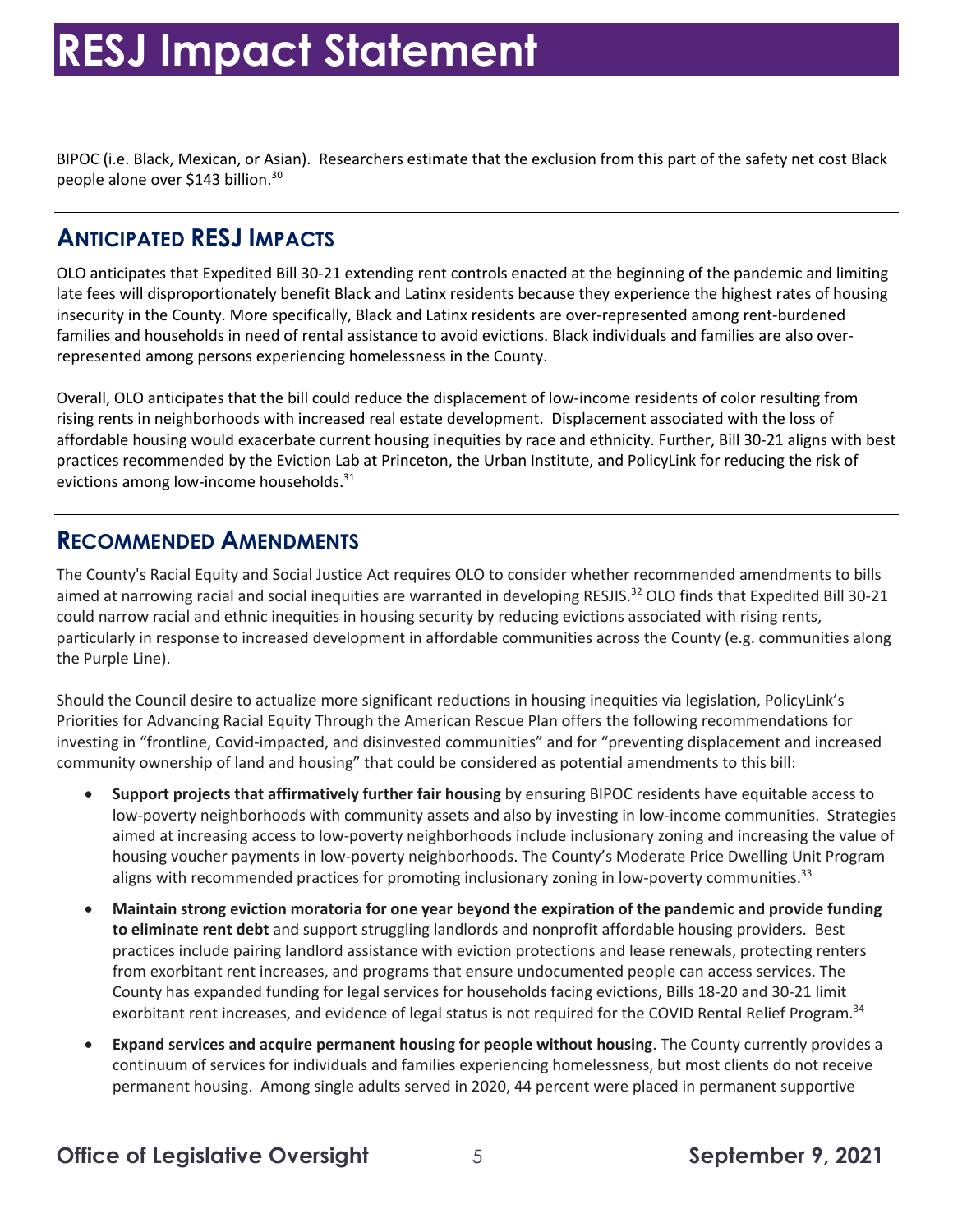housing while the remainder received rental support or time-limited rental subsidies of up to 24 months; among families served in 2020, only 12 percent were placed in permanent supportive housing.<sup>35</sup>

 • **Fund acquisition strategies to transfer housing and land to community ownership and stewardship,** including come up for sale and compete with speculators. Montgomery County's Housing Investment Fund (HIF) and Housing Acquisition and Preservation Funds could potentially be used toward these ends. rapid-response acquisition funds, community land trusts, and land banks to quickly purchase properties that

### **CAVEATS**

 Two caveats to this racial equity and social justice impact statement should be noted. First, predicting the impact of and other factors. Second, this RESJ impact statement is intended to inform the legislative process rather than determine whether the Council should enact legislation. Thus, any conclusion made in this statement does not represent OLO's endorsement of, or objection to, the bill under consideration. legislation on racial equity and social justice is a challenging, analytical endeavor due to data limitations, uncertainty,

### **CONTRIBUTIONS**

Dr. Elaine Bonner-Tompkins, OLO Senior Legislative Analyst, drafted this RESJ impact statement.

 $1$  Adopted from definition of racial equity described in the Racial Equity Policy Scorecard included in "Applying a Racial Equity Lens Racial Equity and Transforming Government" resource guide for understanding the historical role of government in maintaining racial inequities https://racialequityalliance.org/wp-content/uploads/2015/02/GARE-Resource Guide.pdf into Federal Nutrition Programs," authored by Marlysa Gamblinni; see the Government Alliance for Race and Equity's "Advancing

<sup>&</sup>lt;sup>2</sup> Adopted from racial equity definition provided by Racial Equity Tools, https://www.racialequitytools.org/glossary

 Limitations Against Rent Increases and Late Fees, Introduced on July 13, 2021. <sup>3</sup> Montgomery County Council Expedited Bill 30-21, Landlord-Tenant Relations- Restrictions During Emergencies- Extended

 $4$  Ibid.

<sup>&</sup>lt;sup>5</sup> Housing insecurity and the COVID-19 pandemic, March 2021, Consumer Financial Protection Bureau.

https://files.consumerfinance.gov/f/documents/cfpb\_Housing\_insecurity\_and\_the\_COVID-19\_pandemic.pdf<br><sup>6</sup> American Community Survey, Gross Rent as a Percentage of Household Income, 2019 1-Year Estimates, United States Census Bureau.<https://data.census.gov/cedsci/table?t=-00%20>

<sup>%20</sup>All%20available%20races%3AIncome%20and%20Poverty%3ARace%20and%20Ethnicity&g=0500000US24031&tid=ACSSPP1Y201 9.S0201

 $<sup>7</sup>$  Linda McMillan memorandum to County Council regarding FY22 Operating Budget: Homeless Services, Rental Assistance, and</sup> Housing Initiative, May 11, 2021 (Agenda Item #30, Joint Committee Worksession), see page circle 13.

[https://www.montgomerycountymd.gov/council/Resources/Files/agenda/col/2021/20210512/20210512\\_30.pdf](https://www.montgomerycountymd.gov/council/Resources/Files/agenda/col/2021/20210512/20210512_30.pdf)<br><sup>8</sup> Ibid, see page circle 8.

<sup>&</sup>lt;sup>9</sup> Ibid.

<sup>&</sup>lt;sup>10</sup> Calculations based on American Community Survey, 2019 1-Year Estimates, Table ID S2502.

<sup>&</sup>lt;sup>10</sup> Calculations based on American Community Survey, 2019 1-Year Estimates, Table ID S2502.<br><sup>11</sup> Data from Leah Hendy and Lily Posey, Racial Inequities in Montgomery County, Urban Institute, Detailed Tables, December 2017 https://www.urban.org/research/publication/racial-inequities-montgomery-county-2011-15

 $13$  Ibid. <https://www.urban.org/research/publication/racial-inequities-montgomery-county-2011-15><br><sup>12</sup> Richard Rothstein, The Color of Law: A Forgotten History of How Government Segregated America, 2017<br><sup>13</sup> Ibid.<br><sup>14</sup> Melvin Oliver

<sup>&</sup>lt;sup>14</sup> Melvin Oliver and Thomas Shapiro, "Disrupting the Racial Wealth Gap" Sociology for the Public, May 7, 2019 <sup>15</sup> Kilolo Kijakazi, et. al, The Color of Wealth in the Nation's Capital, November 2016

 <https://www.urban.org/research/publication/color-wealth-nations-capital>